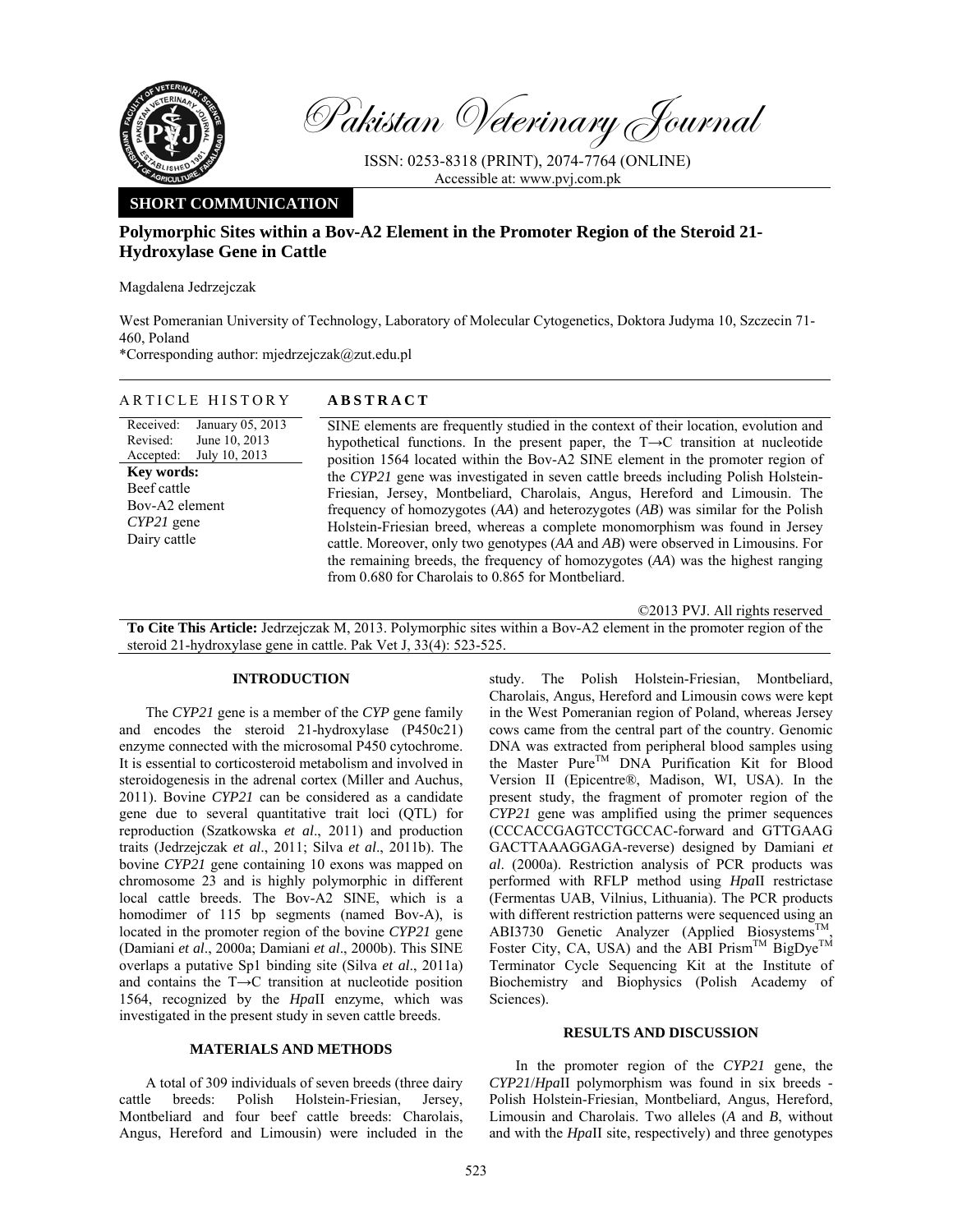(*AA*, *BB*, *AB*) were identified. The locus turned out to be monomorphic in Jersey cattle (Table 1), whereas the *BB* homozygotes were absent among Limousin cows. Genotype and allele frequencies for all breeds are shown in Table 1. The new sequences containing the Bov-A2 repeat element, which were identified in this study, were deposited in the GenBank NCBI database (GenBank accession numbers JX481166-JX481169 for Charolais, Polish Holstein-Friesian, Jersey and Montbeliard, respectively, JX867721-JX867722 for Hereford and Limousin, and JX905359 for Angus). The sequencing of PCR products revealed several polymorphisms (Table 2).

**Table 1:** Frequencies of genotypes and alleles of *CYP21-Hpa*II in dairy cattle breeds

| Dairy cattle breeds |       | Genotypes | <b>Alleles</b> |                    |           |
|---------------------|-------|-----------|----------------|--------------------|-----------|
| $(n=309)$           | AA    | AB        | ΒB             | CYP21 <sup>A</sup> | $CYP2I^B$ |
| Polish HF $(n=40)$  | 0.375 | 0.400     | 0.225          | 0.575              | 0.425     |
| $ $ ersey (n=25)    | 1.000 |           |                | 1.000              |           |
| Montbeliard (n=74)  | 0.865 | 0.122     | 0.013          | 0.926              | 0.074     |
| Charolais (n=50)    | 0.680 | 0.240     | 0.080          | 0.800              | 0.200     |
| Angus (n=40)        | 0.725 | 0.200     | 0.075          | 0.825              | 0.175     |
| Hereford (n=40)     | 0.775 | 0.175     | 0.050          | 0.863              | 0.137     |
| Limousin (n=40)     | 0.875 | 0.125     | L,             | 0.9375             | 0.0625    |

In the promoter region of the *CYP21* gene, polymorphic sites for the Bov-A2 element were identified by the PCR-RFLP method using restriction enzyme *Hinf*I at position 1406 (adenine in the M11267 sequence but cytosine for all the analyzed breeds). The results were confirmed by sequencing analysis (Table 2). At position 1540 in the analyzed sequence, the *A*1540*G* transition was identified in Angus cattle by sequencing, which was also verified by the PCR-RFLP method using the *Nco*I restriction enzyme. This transition should be investigated in future research.

Many studies have been focused on the short interspersed nuclear elements (SINEs) in vertebrate genomes. Consequently, it was estimated, inter alia, that SINEs constitute approximately 8-22% of the total analyzed genomes and are specific for particular mammalian orders or families (Lenstra *et al*., 1993). In the *Bovidae* genomes, several SINEs were localized and analyzed. Three different short interspersed nuclear elements: Bov-A2, Bov-tA and Bov-B, which occupy about 1.8%, 1.6% and 0.5% of the bovine genome, respectively were found (Lenstra *et al*., 1993). The Bov-A2 SINE, which is a homodimer of 115 bp segments (named Bov-A), was found in the promoter region of the bovine *CYP21* gene (Damiani *et al*., 2000a; Damiani *et* 

**Table 2:** Polymorphic sites of Bov-A2 SINE in the *CYP21* gene

*al*., 2000b). Several authors have examined this region in different local cattle breeds (Italian Holstein-Friesian, Grey Alpine, Friuli Red Pied, Reggio and Nellore) and have shown that Bov-A2 is a highly polymorphic element (Silva *et al*., 2011b). The SINE sequences may be used for evolutionary studies and help in understanding how microsatellites were formed and dispersed in the cattle, sheep and goat genomes (Lenstra *et al*., 1993). On the other hand, the bovine *CYP21* gene was mapped to the bovine chromosome 23 and may be considered as a candidate gene due to the QTLs for production (Jedrzejczak *et al*., 2011; Silva *et al*., 2011b) and reproduction traits (Szatkowska *et al*., 2011). In humans, mutation in this gene is associated with congenital adrenal hyperplasia (Damiani *et al*., 2000b; Miller and Auchus, 2011), whereas in pigs, this gene was used to analyze associations between the *CYP21*/*Hsp92*II genotypes and litter-size parameters (Buske *et al*., 2006).

The location of Bov-A2 in the promoter region may affect *CYP21* gene expression and provoke epigenetic and phenotypic variability (Druker and Whitelaw, 2004). Using allele-specific methylation assay it was demonstrated, that all examined heterozygous animals showed the presence of a methylated allele C (Silva *et al*., 2011a). The T→C transition located at nucleotide position 1564 could also create a methylated CpG motif. Such motifs present in the regulatory regions of genes may play a crucial role in the establishment of tissue-specific transcription (Silva *et al*., 2011a; Zemojtel *et al*., 2011). It is also known that the variability in these regions could affect the binding of transcription factors. In the case of the *CYP21* promoter region, the putative Sp1 site was found using bioinformatics tool, namely Searching Transcription Factor Binding Sites. It was shown that *CYP21*/*Hpa*II is overlapped by a putative Sp1 transcription factor binding site and that this polymorphic site provides protection against methylation (Silva *et al*., 2011a).

This preliminary study on the *CYP21*/*Hpa*II polymorphism presents allele and genotype frequencies for the three dairy (Polish Holstein-Friesian, Jersey and Montbeliard) and four beef (Charolais, Angus, Hereford and Limousin) cattle breeds. Genotypic frequencies in Polish Holstein-Friesians were the same for homozygotes (*AA*) and heterozygotes (*AB*). In the Charolais, Montbeliard, Angus, Hereford and Limousin breeds, homozygotes (*AA*) were the most frequent. Similar results were obtained for Nellore cattle (local beef cattle breed)

| Position within                       | CYP <sub>2</sub> 1 | CYP21 gene<br>(AF163767) | CYP21 gene<br>(AF163098) | Sequences           |        |             |           |   |                |          |
|---------------------------------------|--------------------|--------------------------|--------------------------|---------------------|--------|-------------|-----------|---|----------------|----------|
| a Bov-A2 element of<br>the CYP21 gene | gene<br>(M11267)   |                          |                          | Polish<br><b>HF</b> | lersey | Montbeliard | Charolais |   | Angus Hereford | Limousin |
| 1346                                  |                    |                          |                          |                     |        |             |           |   |                | ┌        |
| 1348                                  |                    |                          |                          | G                   | G      |             | G         | G | G              |          |
| 1375                                  |                    |                          |                          | G                   | G      | ι.          | G         | G | G              |          |
| 1406                                  |                    |                          |                          |                     |        |             |           |   |                |          |
| 1408-1409                             |                    |                          |                          |                     |        |             |           |   |                |          |
| 1420                                  |                    |                          |                          |                     |        |             |           |   |                |          |
| 1429                                  |                    |                          | G                        | (٦                  | ι.     | ι.          | G         | G | G              |          |
| 1456                                  |                    |                          | A                        | А                   | А      | A           | Α         | А | A              |          |
| 1467                                  |                    |                          |                          |                     |        |             |           |   |                |          |
| $1521 - 1522$                         |                    |                          |                          |                     |        |             |           |   |                |          |
| 1540                                  |                    |                          |                          |                     |        |             |           |   | A              |          |
| 1564                                  |                    |                          |                          |                     |        |             |           |   |                |          |
| 1567                                  | Α                  | A                        | A                        | A                   | А      | A           | A         |   | A              | Α        |